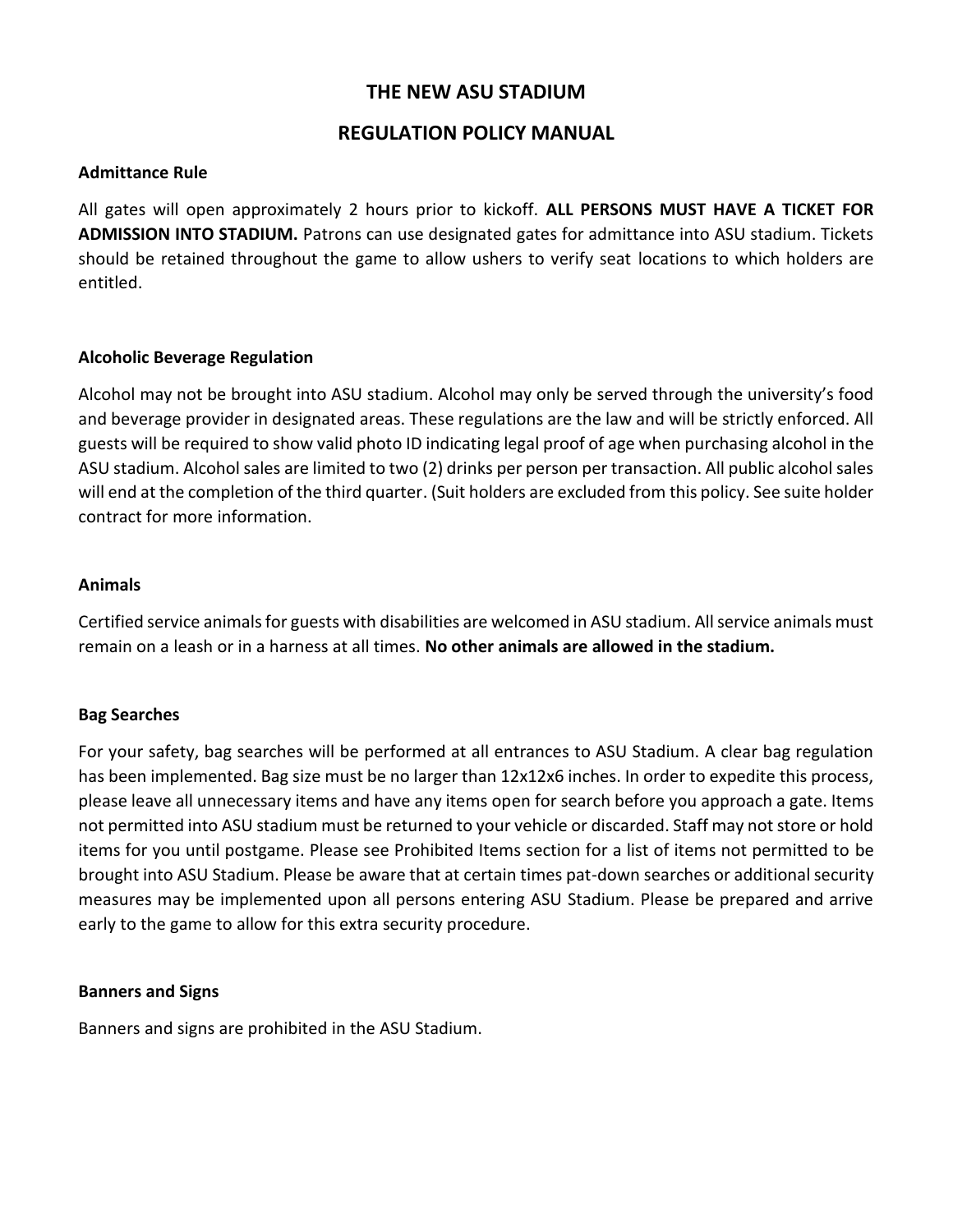## **Berm Seating**

The grass seating area is located at the west end zone. Children 13 & under must be accompanied by an adult while in the grass berm area. Running, rolling or playing is prohibited in the berm. No chairs of any kind are allowed; however, blankets are permitted.

#### **Buses**

No charter buses are permitted on campus on game day. Only team buses are allowed on campus on game day. All buses must contact the Department of Public Safety at 334-229-4400 ahead of time to make arrangements for parking.

#### **Cameras and Video Recorders**

Professional video cameras, camera stands, tripods, and video recorders are not permitted in ASU Stadium without prior written permission from the University's Sport Information Department. Fans must not block any aisles or the view of other fans while taking pictures.

### **Campaigning**

Campaigning is prohibited on ASU campus and inside ASU Stadium. No picketing, leafleting, sign, displays, or peddling is permitted.

#### **Club Lounge Access**

Club Lounge will open two (2) hours prior to kick-off. Guests may enter ASU Stadium at Gate D located on the South Side of the stadium behind the Life Science Building. Club Lounge is located on the Lower Concourse Level. Club Lounge guests will be issued a wristband upon entrance into the Club Lounge for access.

#### **Concessions**

Concession stands are located throughout ASU Stadium on each level and offer a variety of food, alcohol and non-alcoholic beverages.

#### **Disability Services**

#### *Entrance*

All gates at ASU Stadium are designed for accommodating guests with disabilities. Guest Services or an usher can assist you with any questions. Wheelchairs are available at Guest Services, but are not provided for use throughout the game.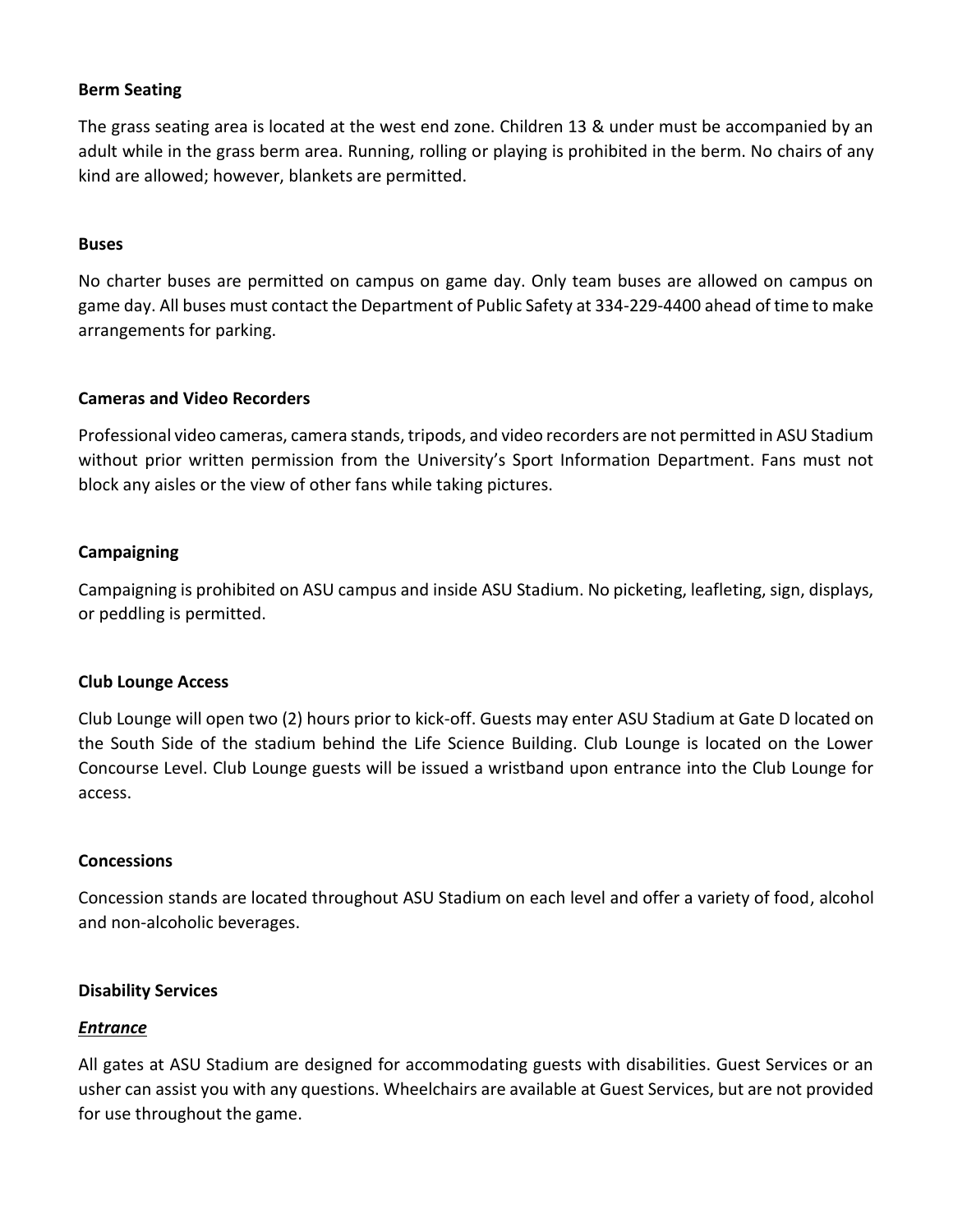# *Seating*

Patrons must have a reserved ticket designated for disabled seating area in ASU Stadium. For disabled seating tickets, call the ASU Ticket Box Office at 334-229-4551. Elevators are located on the Main Concourse level to access upper seating areas.

### *Parking*

ADA parking is available at \$15 per vehicle on campus on a first-come first-served basis. Person must have an ADA state placard or license plate. Handicap parking is available at Abernathy Hall front parking lot, Zone O. *See Parking Map*

# **Elevators**

Elevators are located on each level on the South Side of ASU Stadium. Elevator access is limited to credential holders (Suite Level, Press Level, and Media) and wheelchair patrons only.

# **Emergency**

During a game in the event of an emergency, please notify the nearest usher or police officer. Guest Services is located on the Lower Concourse Level near Section 101 or call 334-229-5900. When placing the emergency phone call, please report your name and seat number to Guest Services so you can be easily located.

In addition, there are emergency call boxes located inside ASU Stadium and at various locations around campus. The emergency boxes are marked with a blue light on top. Pushing the call button connects you to the University's Police Department that identifies the caller's location.

In the case of emergency, the public address announcer will notify fans of developing situations, including inclement weather (i.e. dangerous winds, tornadoes, electrical storms, etc.), fire power failure, and game delays. These announcements are made to let fans make informed decisions concerning their well-being and provide specific instructions about what to do.

### **Entrances and Gates**

Gates will open two (2) hours prior to kickoff. Please use the following gates for easy access to seating section and to assist with crowd control.

- Gate A C: South Gate (Sections 101 113, Sections 201 213)
- Gate D: South East Gate (Suites, Club Lounge, Loge and Party Terrace) Press/ Media Only
- Gate E: North East Gate (Sections 114 122, 123 128) Students/ High School Coaches
- Gate  $F G$ : North Gate (Exit Only)
- Gate H I: North West Gate (Sections 129 135) Berm/Visitors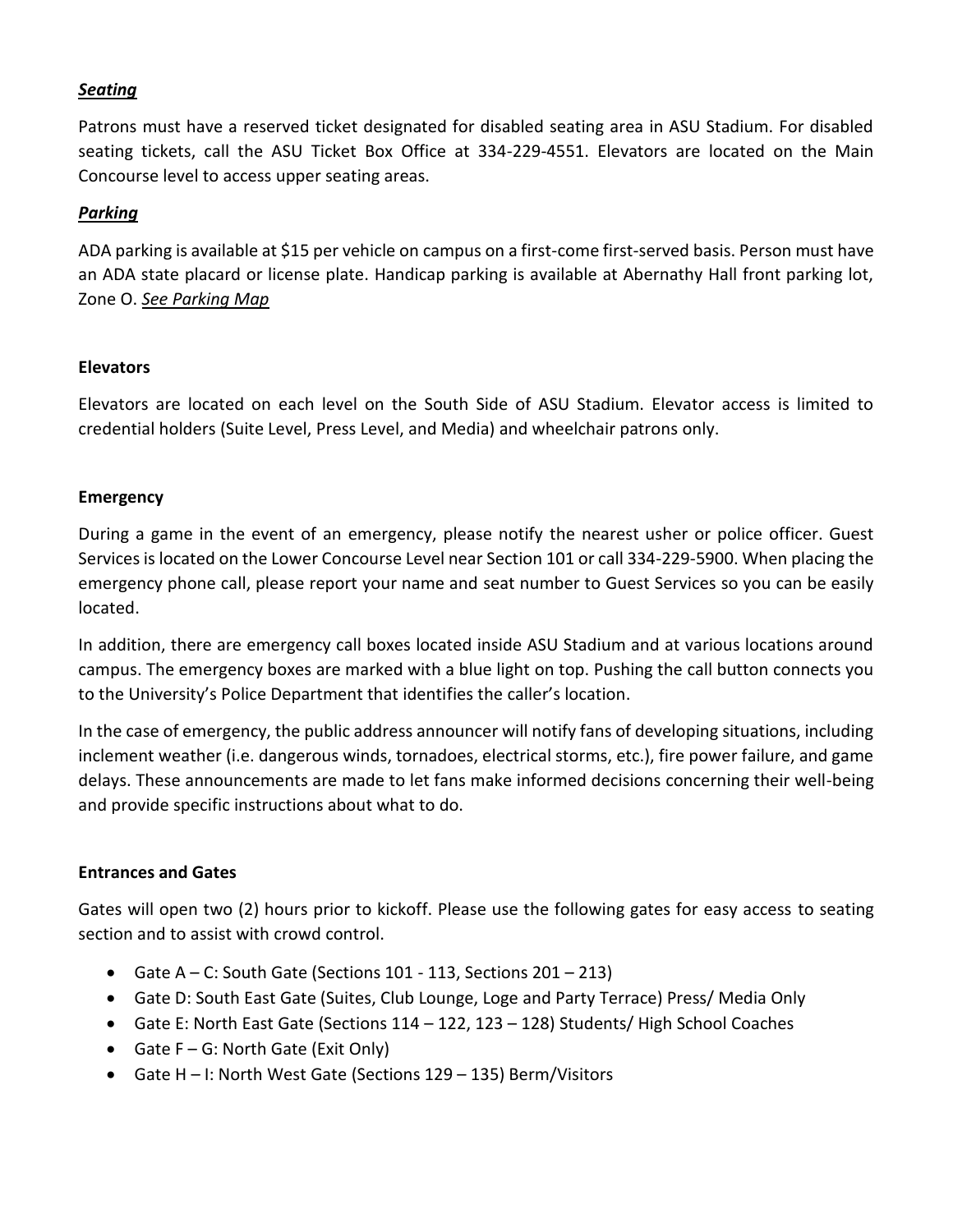# **Evacuation Procedures**

The University's Department of Public Safety is trained to handle an emergency situation that arises. Should an evacuation become necessary, listen for instructions from the public address announcer. ASU Stadium law enforcement officers will direct you to the nearest exit. Assist other patrons who may need your assistance. All exits and emergency exits in the stadium are clearly marked. *See Stadium Evacuation Plan*

# **Fan Code of Conduct**

Alabama State University is committed to creating a safe, comfortable, and enjoyable experience for all of our fans, both in ASU Stadium and in the parking lots we control on game day. Guests are encouraged to respect the rights of others and to be considerate and courteous to fellow patrons. The following behavior is unacceptable:

- Interference with the progress of the game (Including throwing objects onto the field)
- Intoxication or other signs of impairment related to alcohol consumption that result in rude or irresponsible behavior
- Behavior that is truly, disruptive, or illegal in nature
- Fighting, taunting or threatening remarks or gestures
- Foul or abusive language or gestures
- Sitting in a location other than the Guest's ticketed seat
- Standing, sitting, or loitering in aisles
- Standing on seats or chairs
- Smoking in any area of the Stadium
- Inappropriate displays of affection are not allowed in a public setting
- Public indecency
- Possession and/or use of illegal drugs or firearms
- Obscene, indecent, or offensive clothing
- Failing to comply with instructions from ushers, parking attendants, security or law enforcement
- Interfering with other fans ability to enjoy the game

Guests who are acting in a disruptive manner will be subject to ejection from ASU Stadium. Evicted guests are not welcome to return for the remainder of the game and may be subject to further action, including the revocation of season tickets.

# **First Aid**

Emergency First Aid (ambulance service) is available on the South Lower Concourse Level near Gate C of ASU Stadium.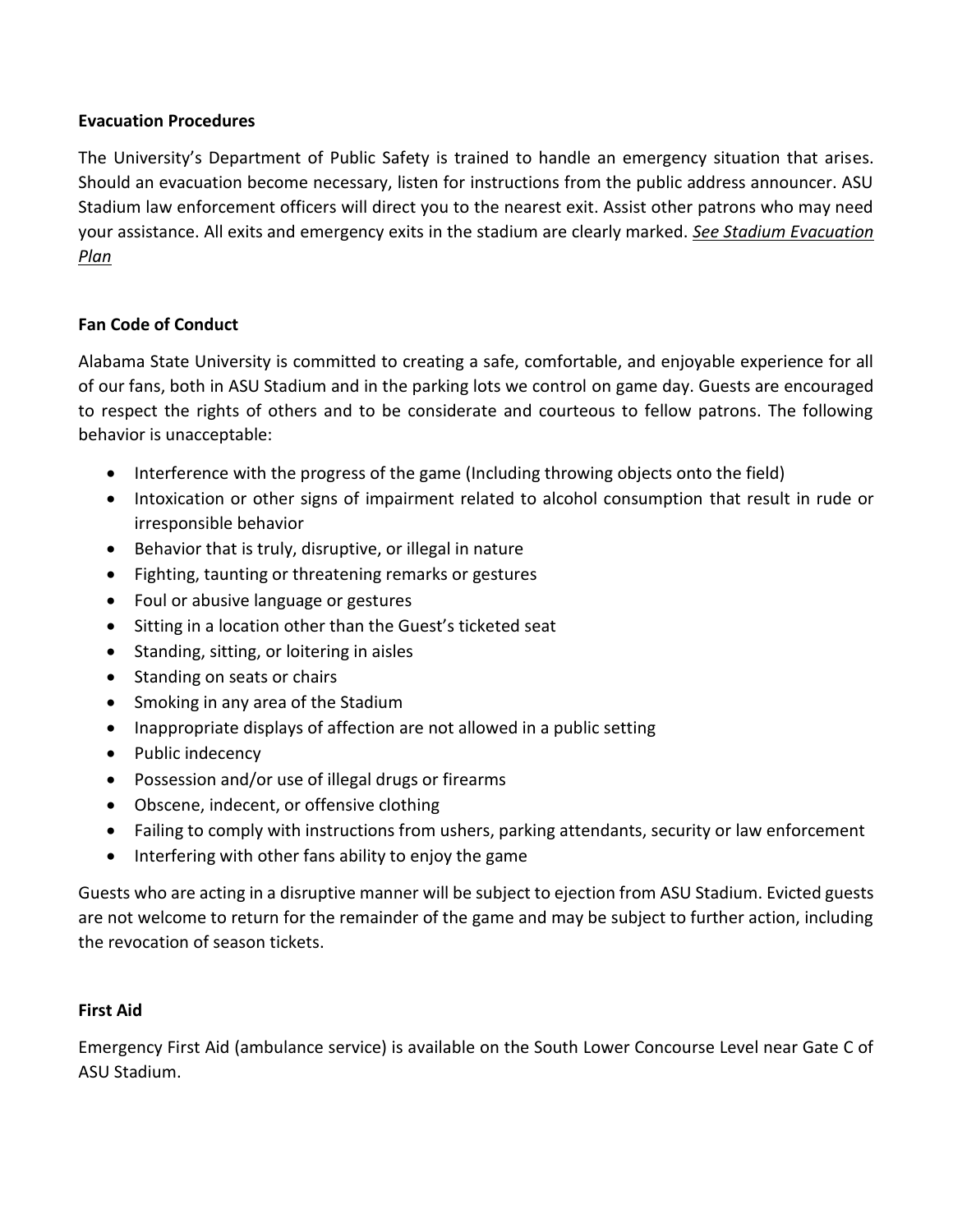### **Guest Services**

Guest Services will open two (2) hours prior to kickoff. Guest Service Attendants will be glad to assist you with general information or helpful services. Guest Services is located on the Lower Concourse Level at Section 101 or by calling 334-229-5900 on game day.

#### **Lost and Found**

Lost items should be taken immediately to ASU Stadium Guest Services. Guests needing assistance in retrieving lost items during games may proceed to Guest Services. Any items not claimed game day will be turned over to the University's Department of Public Safety (334-229-4400). Items will be held for 30 days.

#### **Lost Children**

If you are separated from a child, please proceed to Guest Services for assistance. In addition, if you should find a child that has been separated from his or her group, please request assistance from the nearest staff person or police officer. If outside of the Stadium, please call 334-229-4400.

#### **Media Entrance**

Media/Press entrance is located at Gate D on the South East side of ASU Stadium. Proper media credentials must be acquired prior to game day.

### **NCAA Rules/Compliance**

As a representative of the ASU family, it is important to ensure that no extra benefits are provided to any athletic prospect that could damage their eligibility if they have any interest in pursuing collegiate athletics. If you have any concerns, you may want to contact a representative from the Athletic Department Compliance Office at 334-229-7636. They are happy to answer any questions regarding NCAA rules before potentially jeopardizing any student's ability to participate in intercollegiate athletics.

#### **Parking Information**

#### *On Campus Parking*

Parking is limited on campus on game day. ASU offers premium parking spaces in designated areas for \$15 per vehicle. Parking is on a first-come, first-served basis. Parking lots will open at 6:00am on game day.

#### *Reserved Parking*

Reserved parking on campus requires a parking pass. Reserved parking on campus is reserved for suite holders, club, and loge season ticket holders. All parking ticket holders in a reserved parking lot must display an appropriate parking permit at all times for each space being occupied.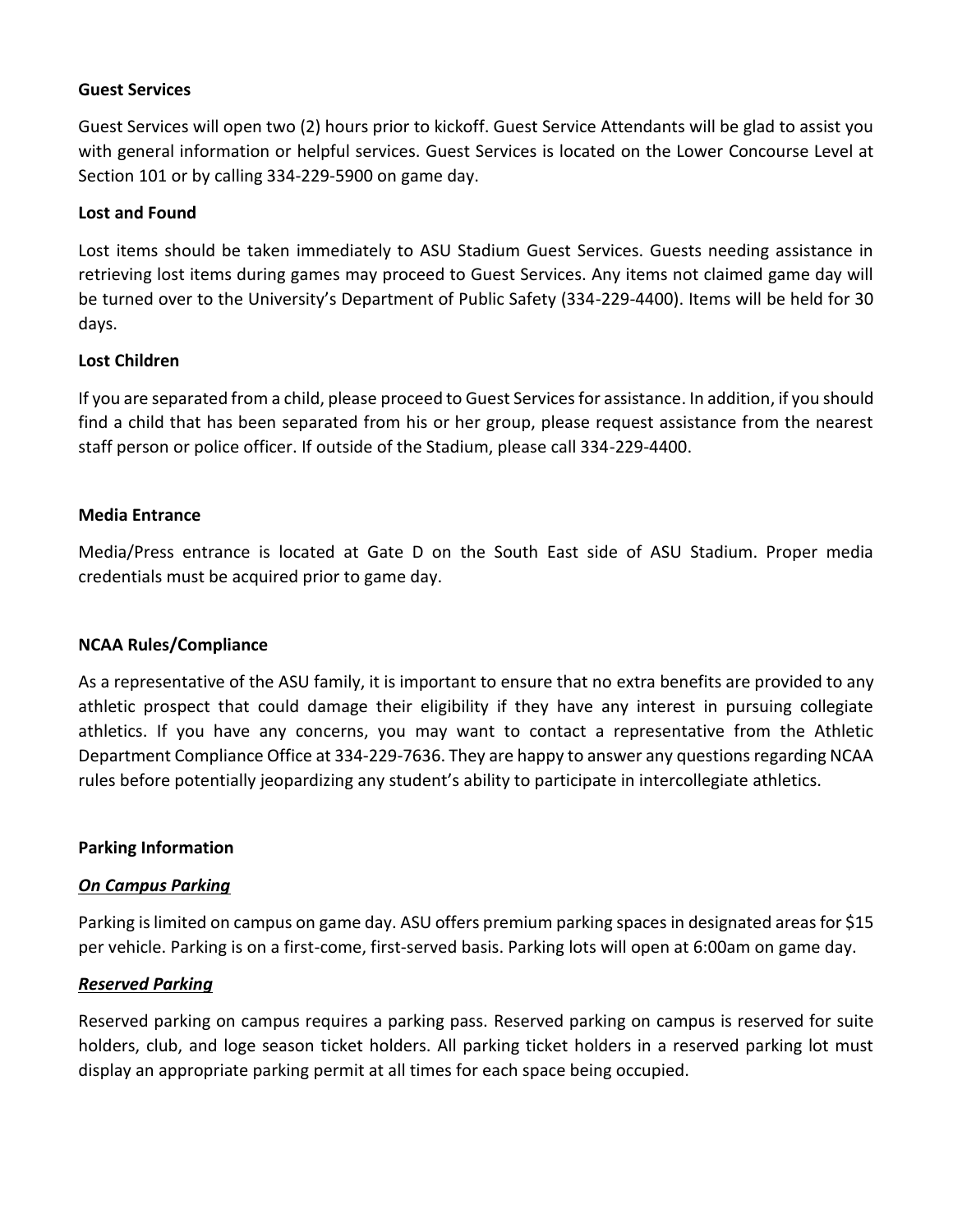# *Traffic Flow*

ASU has a detailed ingress and egress traffic plan. On game day, several seats on and around campus will be closed or designated as a one way only. *See Ingress/Egress Traffic Plan map*

## **Press Box**

Only approved members of the media, authorized ASU staff, and Visiting team staff are permitted access to the Press Box. (Credential Required)

# **Prohibited Items**

All items carried to ASU Stadium, are subject to search. In the event that items are revealed during a search, guests must dispose of the items prior to entry. There is no storage area to leave prohibited items, therefore, guests are asked to return them to vehicles before entering ASU stadium gates. The following items are prohibited:

- Backpacks or bags larger than 12x12x6 inches
- Beach balls
- Coolers, bottles, cans, or other containers
- Fireworks
- Horns or artificial noisemakers
- Infant seats or strollers (there is no storage space for them
- Illegal substances, weapons or firearms
- Laptop computers
- Lawn chairs, folding chairs
- Food and beverages of any kind
- Umbrellas
- Signs, banners, pictures, flags etc., that are offensive to individuals and teams, which are not in good taste, that block the view of spectators or create a safety hazard will not be allowed in stadium
- Video cameras
- Tripod
- Selfie stick

Please note that this is not an exhaustive list and other items may be prohibited in ASU Stadium if they are deemed to be dangerous or disruptive. Children's juice boxes, infant bottles and items necessary for medical purposes are permitted.

# **Re-Entry Policy**

ASU Stadium has a no re-admittance policy, which means that once you leave the stadium, you will not be permitted to re-enter without having a new ticket.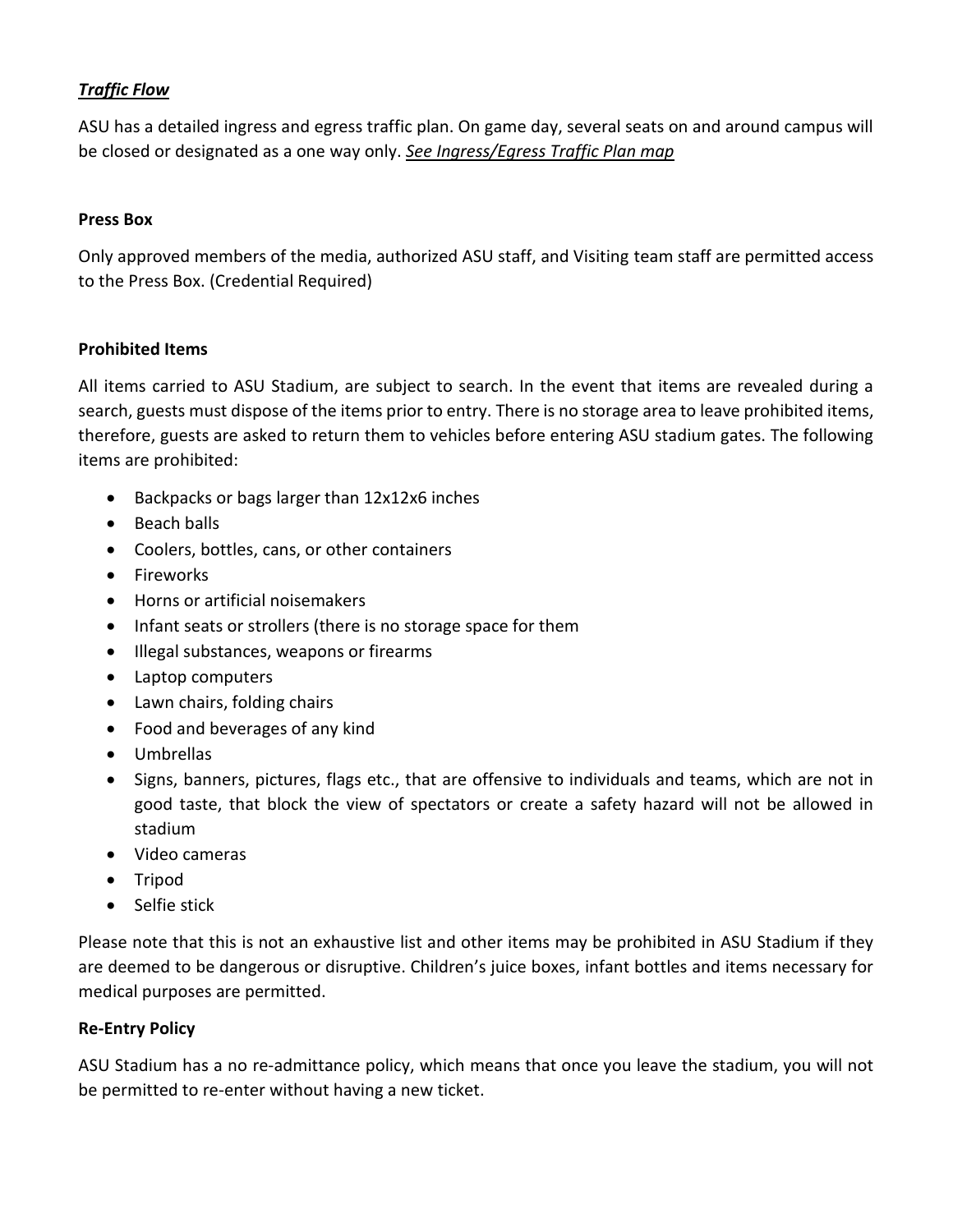#### **Restrooms**

Public restrooms are located throughout ASU Stadium. Restrooms are accessible for disabled guests.

#### **Recycling Program**

ASU encourages all fans to recycle plastic cups and bottles. Recycling stations are located inside ASU Stadium to promote awareness for recycling and litter prevention.

#### **Scoreboard Messaging and Public Announcements**

Announcements on the public address must be limited to facility announcements or medical and police emergencies. Fans wishing to make announcements for birthdays, anniversaries, or other personal messages should contact the Office of Auxiliary Enterprises for pricing.

#### **Seating**

All seats in the ASU Stadium are reserved seats.

#### **Security**

Suspicious activity, disruptive guests and guest related problems should be reported to Guest Services or a police officer immediately. Uncooperative guests showing disregard for ASU Stadium may be ejected from the facility. Intoxicated fans will not be allowed into the Stadium. An ejected guest is no longer welcome for the remainder of the game and must vacate the Stadium. They may not re-enter the building, even with a valid admission ticket. Re-entry by an ejected guest is grounds for arrest.

You and your belongings may be searched upon entry into ASU Stadium. By tendering this ticket and entering the stadium, you consent to such searches and waive any related claims that you might have against ASU. If you elect not to consent to the searches, you will be denied entry into ASU Stadium.

#### **Smoking**

Alabama State University is a Smoke free campus. ASU Stadium is a smoke-free environment. Smoking is not allowed in the stadium stands, club, party terrace, suites and common areas.

#### **Stadium Rental & Events**

The Party Terrace in the Stadium is available for rental for special occasions on game day. Please call Auxiliary Enterprises at 334-229-4551. If you desire your event to take place any other time, there are also other spaces available for rental during non-game/event days. For more information call Operations and Events Management at 334-229-4529.